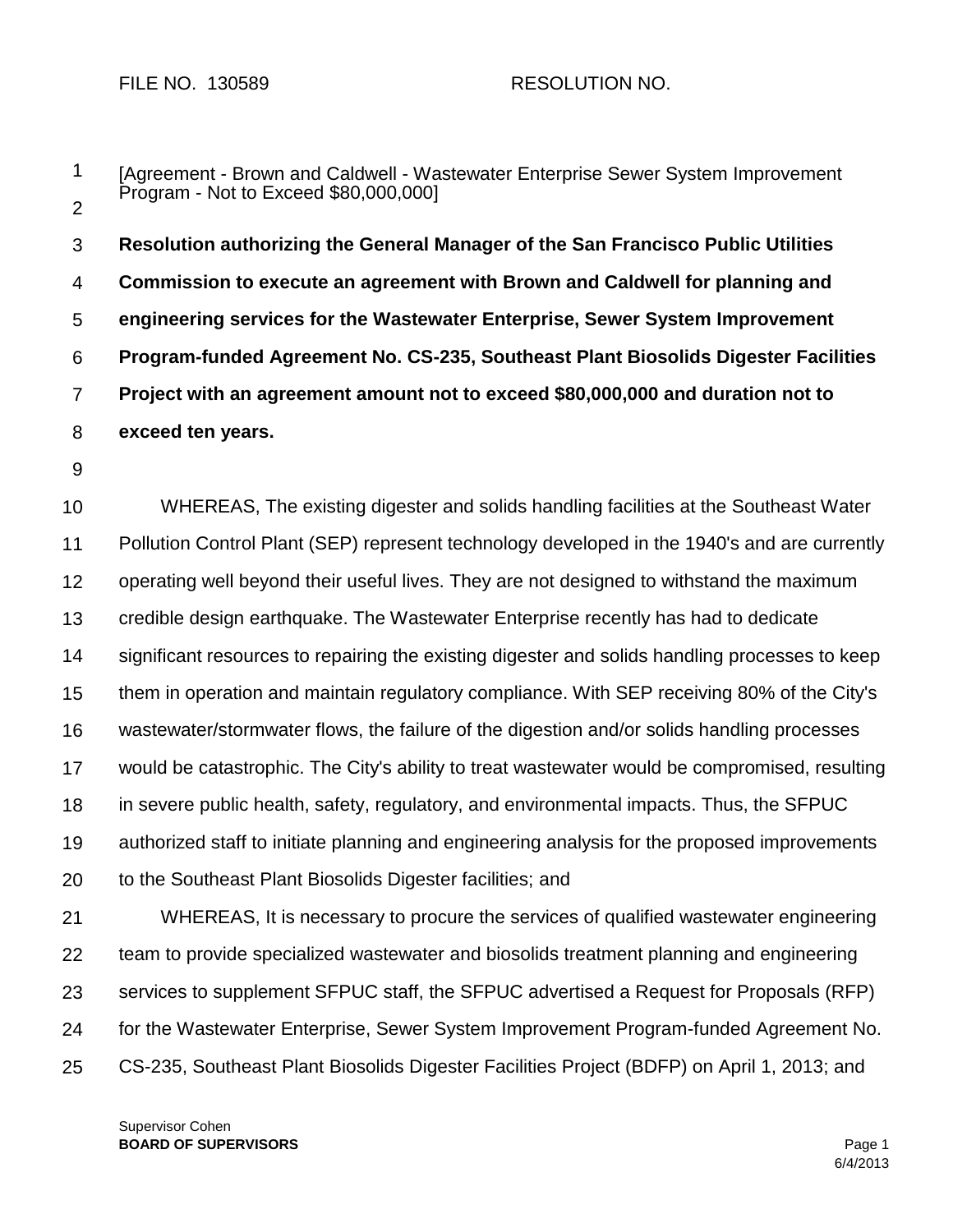1 2 3 WHEREAS, The estimated cost of services is not to exceed \$80,000,000 and services are anticipated to begin in August 2013 and end no later than August 2023, and the duration of this agreement is not to exceed 10 years; and

4 WHEREAS, The Request for Proposals was advertised on April 1, 2013; and

5 6 WHEREAS, SFPUC received a sole proposal from Brown and Caldwell in response to the Request for Proposal; and

7 8 9 10 WHEREAS, SFPUC staff determined that Brown and Caldwell is imminently qualified to perform the services identified in the RFP and further outreach, re-advertising or modifying the RFP would not change the outcome of receiving additional proposals and in fact may result in a detrimental effect to the proposed BDFP Project; and

11 12 13 14 WHEREAS, A Contract Monitoring Division (CMD) subconsulting goal of 10% was established for this project and Brown and Caldwell has committed to 14% Local Business Enterprise (LBE) participation (of the total value of services to be provided) for this agreement; and,

15 16 17 18 19 20 21 22 23 24 25 WHEREAS, The RFP solicited services for two phases of work: Phase 1: Planning and Preliminary Engineering and Phase 2: Detailed Design, Procurement and Engineering Construction Support. Task orders and expenditures shall be limited to pre-construction planning and engineering services until such time as the Commission reviews and considers the environmental analysis for the proposed BDFP, determines whether or not to approve the proposed BDFP project, and makes appropriate findings, all in compliance with the California Environmental Quality Act (CEQA), the CEQA Guidelines, and Chapter 31 of the San Francisco Administrative Code. The Phase 2 work will be dependent on the construction implementation strategy and project delivery methods to be selected by the SFPUC in Phase 1. The treatment processes and the other elements of the proposed BDFP project are technically complex and interdependent, and must ultimately operate as an efficient system;

Supervisor Cohen **BOARD OF SUPERVISORS** Page 2